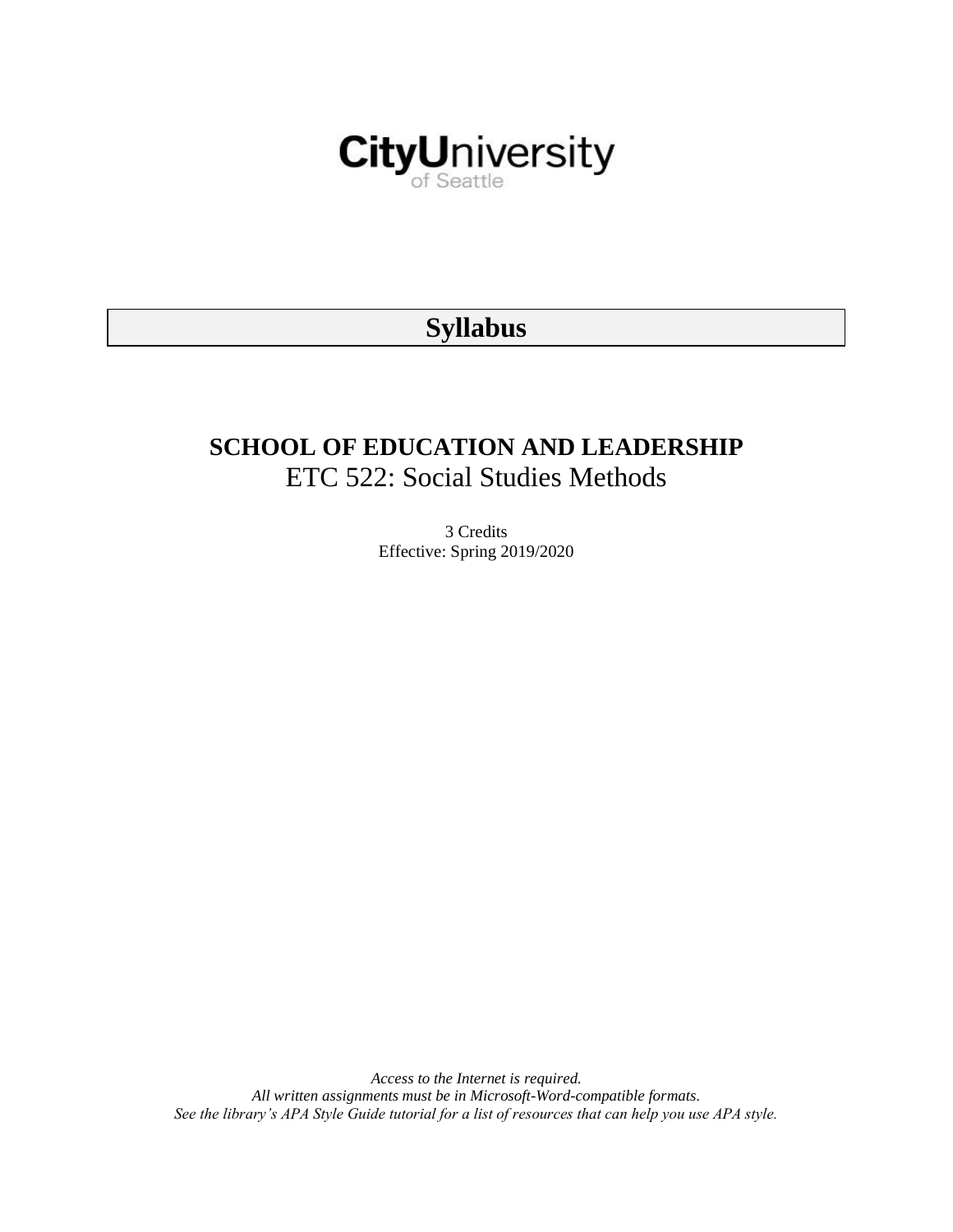# **FACULTY**

Faculty Name: INSERT NAME HERE

**Email:** INSERT EMAIL HERE **Phone or Skype:** INSERT PHONE NUMBER HERE

#### **Office Hours and Response Time:**

**Bio:**

### **COURSE DESCRIPTION**

This course introduces candidates to methods of social studies instruction. An emphasis is placed on understanding diverse perspectives and interpretations of events in history. This course helps candidates further develop the skills to integrate multiple content areas. In this course, candidates investigate various teaching strategies to motivate children, explore what it means to critically evaluate sources, to interpret events, and to promote civic behavior and discourse. Course content includes concepts relating to: 1) civics, 2) economics, 3) geography, 4) history (emphasizing Pacific Northwest history and Since Time Immemorial curriculum). Candidates will use self-reflection to analyze and inform their own social studies instructional practices. This course includes components of state requirements for certification (edTPA, TPEP, etc.).

## **COURSE RESOURCES**

Required and recommended resources to complete coursework and assignments are found on the course [Reading List.](https://nam03.safelinks.protection.outlook.com/?url=https%3A%2F%2Fcityu.alma.exlibrisgroup.com%2Fleganto%2Flogin%3Fauth%3DSAML&data=04%7C01%7CMMara%40cityu.edu%7C70673ce0fe0144040eda08d87472e204%7Cb3fa96d9f5154662add763d854e39e63%7C1%7C0%7C637387384066198115%7CUnknown%7CTWFpbGZsb3d8eyJWIjoiMC4wLjAwMDAiLCJQIjoiV2luMzIiLCJBTiI6Ik1haWwiLCJXVCI6Mn0%3D%7C1000&sdata=JbwP%2Fm5Q%2BMgIUWa%2FXceos%2BoiLv0DX%2B%2FL%2BNGNMbX9P8E%3D&reserved=0) The reading list can be found under Course Information in Blackboard as well as from the library homepage.

Note: Required resources that must be purchased by the student are tagged "Purchase from a vendor of your choosing." Required resources with a direct link, "Available through CityU Library", are available at no cost to students.

Students in Canada will see required resources they need to purchase tagged "Purchase from the Canadian Bookstore." Students outside the U.S. and Canada should contact their advisor or textbook coordinator for additional information.

## **COURSE OUTCOMES**

In this course, learners:

- Identify and develop instructional best practices in Social Studies.
- Understand and demonstrate historical analysis and the development of historical arguments.
- Identify the four major areas of Social Studies.
- Implement state standards and Since Time Immemorial curriculum into a Social Studies learning segment.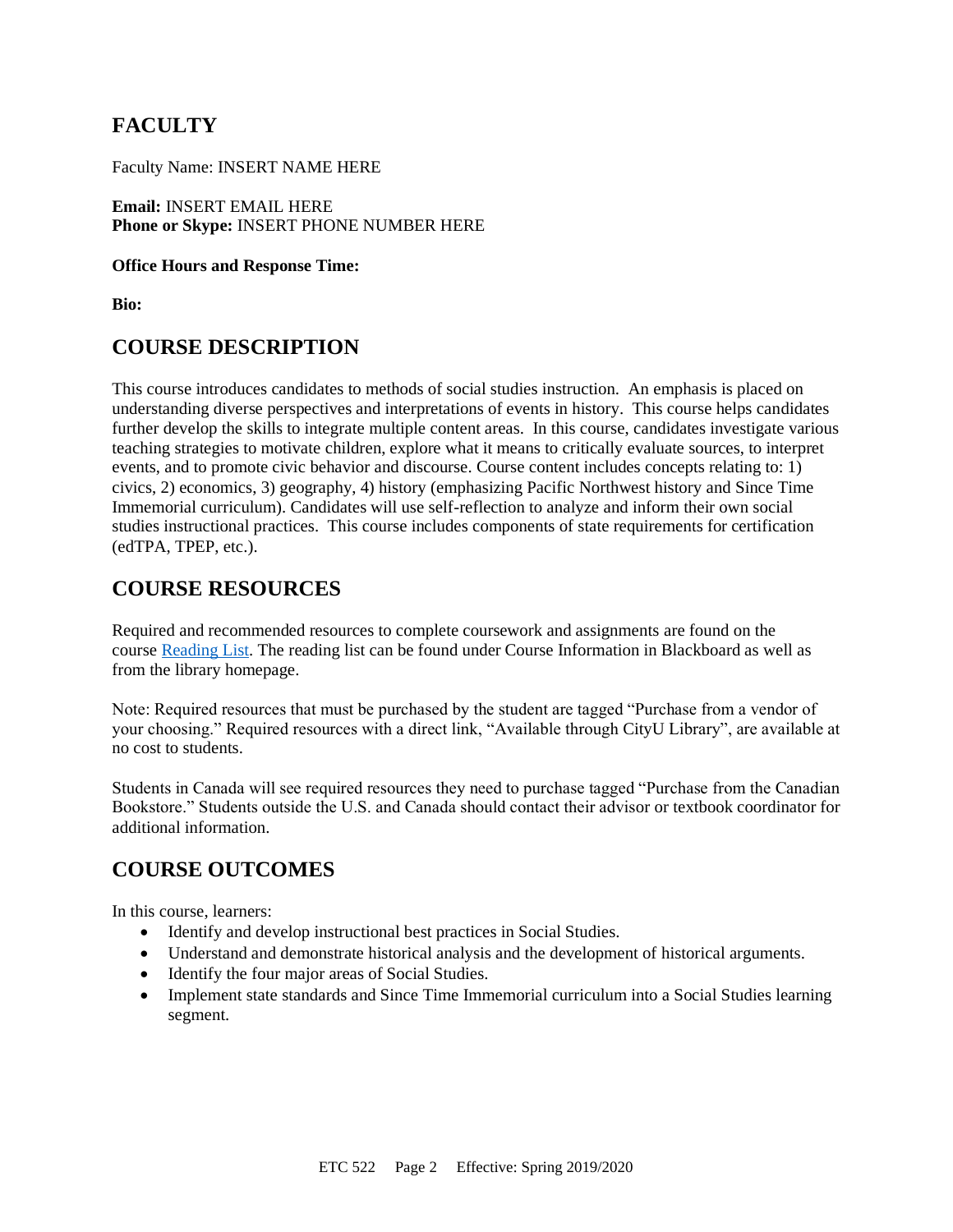# **OVERVIEW OF COURSE GRADING**

The grades earned for the course will be derived using City University of Seattle's decimal grading system, based on the following:

| <b>Overview of Required Assignments</b>                         | % of Final Grade |
|-----------------------------------------------------------------|------------------|
| Social Studies Learning Segment                                 | 30%              |
| <b>History Analysis Project</b>                                 | 30%              |
| <b>Facilitating Effective Social Studies</b><br>Discourse       | 20%              |
| Participation, Engagement, and Essential<br><b>Dispositions</b> | 20%              |
| <b>TOTAL</b>                                                    | 100%             |

### **SPECIFICS OF COURSE ASSIGNMENTS**

The instructor will provide grading rubrics with more detail as to how this assignment will be graded.

#### Social Studies Learning Segment

Candidate will develop a learning segment on one or more Social Studies areas aligned to state Social Studies standards that incorporate the Since Time Immemorial curriculum. Candidate will include aligned formative and summative assessments along with varied instructional practices and activities that promote engagement and critical thinking.

| <b>Components</b>                            | % of Grade |
|----------------------------------------------|------------|
| <b>Aligned Assessments</b>                   | 25%        |
| <b>Instructional Plans</b>                   | 25%        |
| <b>State Standards and Learning Targets</b>  | 25%        |
| Since Time Immemorial Curriculum Integration | 25%        |
| <b>TOTAL</b>                                 | 100%       |

#### History Analysis Project

Candidate will create an artifact using one or more mediums to demonstrate an example of historical research. This will include choosing a topic, developing a guiding question, researching the topic and evaluating primary and secondary sources, and creating a thesis statement as a conclusion to the research. This should include sources (APA or Chicago Style, which is the standard for history) and an annotated bibliography (source and brief synopsis of the source, as well as evaluation of that source).

| <b>Components</b>         | % of Grade |
|---------------------------|------------|
| <b>Thesis Statement</b>   | 30%        |
| <b>Historical Content</b> | 40%        |
| Sources and Citations     | 15%        |
| <b>Product Quality</b>    | 15%        |
| <b>TOTAL</b>              | 100%       |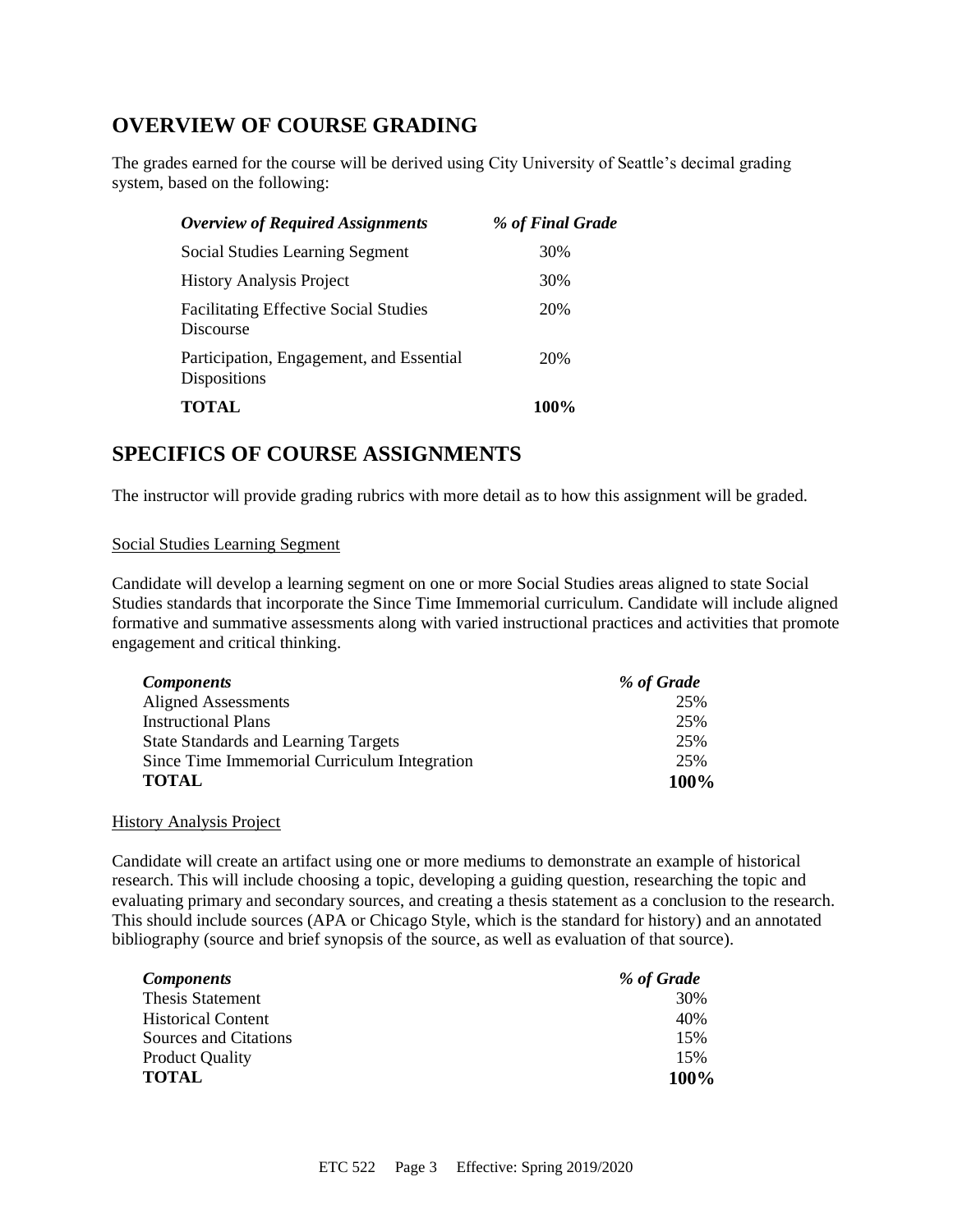#### Facilitating Effective Social Studies Discourse

An important part of effective social studies instruction is the facilitation of equitable social studies discourse that reflects multiple perspectives on topics. For this assignment, candidates will create a plan to effectively facilitate student discourse pertaining to a topic, issue, conflict, or event (subject to instructor approval), that aligns with the WA state social studies standards for a grade level the candidate plans to teach. The candidate will first unpack the topic in order to better understand multiple perspectives (common interpretations in texts, personal, common). Then, the candidate will select methods and instructional strategies to address six student needs in effective social studies discourse: 1) eliciting students' ideas, 2) recognizing biases and perspectives, 3) understanding differing perspectives, 4) setting boundaries and redirecting, 5) engaging students as collaborative sense makers, and 6) promoting active listening. The candidate will apply those instructional strategies by giving specific implementation details for that strategy/method in the context of the selected topic, issue, conflict, or event. Candidate will reflect on the theoretical and personal benefits and challenges to implementing the selected strategies.

| Components                              | % of Grade |
|-----------------------------------------|------------|
| Topic/Issue/Conflict/Event Analysis     | 30%        |
| <b>Instructional Strategies/Methods</b> | 30%        |
| Reflection                              | 40%        |
| TOTAL                                   | 100%       |

#### Participation, Engagement, and Essential Dispositions

Candidates should participate and engage in all classwork, including required assignments, class discussions, activities, and instructor-determined assignments. Candidates should work to meet essential dispositions criteria not only in the field, but also in their coursework, whether online or in person.

| <b>Components</b>             | % of Grade |
|-------------------------------|------------|
| Engagement                    | 50%        |
| <b>Essential Dispositions</b> | 50%        |
| <b>TOTAL</b>                  | 100%       |

### **COURSE POLICIES**

#### **Late Assignments**

LATE ASSIGNMENT

#### **Participation**

#### PARTICIPATION

#### **Professional Writing**

Assignments require error-free writing that uses standard English conventions and logical flow of organization to address topics clearly, completely, and concisely. CityU requires the use of APA style.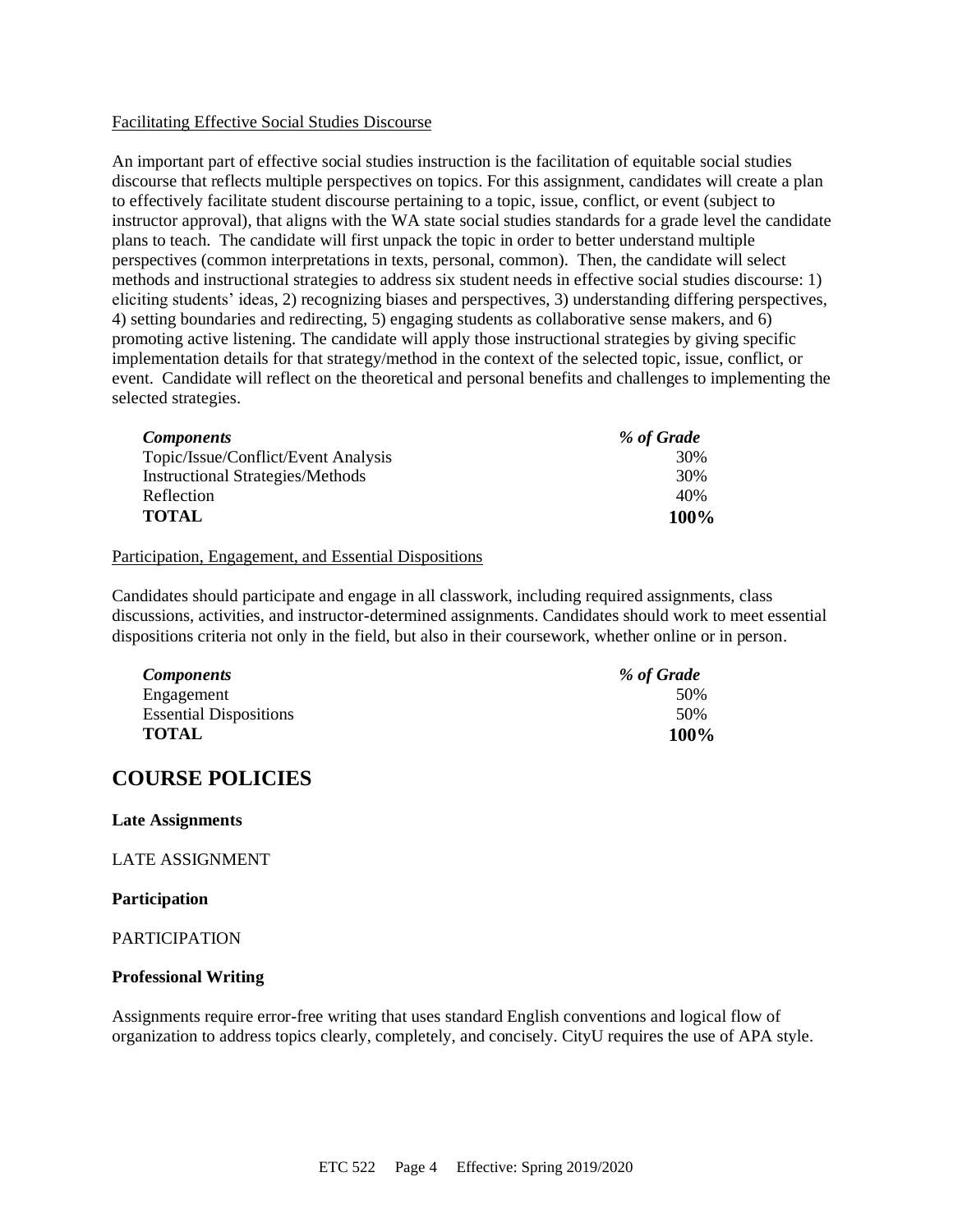# **UNIVERSITY POLICIES**

You are responsible for understanding and adhering to all of City University of Seattle's academic policies. The most current versions of these policies can be found in the [University](https://www.cityu.edu/catalog/)  [Catalog](https://www.cityu.edu/catalog/) that is linked from the CityU Web site.

#### **Antidiscrimination**

City University of Seattle and its staff and faculty are committed to supporting our students. We value equity, diversity, and inclusion as a way of life as well as the educational opportunities it provides. City U will not tolerate any form of discrimination based on race, color, ethnicity, sexual orientation, gender identification, socioeconomic status, or religious values. If you have experienced any discrimination based on any of the above, we encourage you to report this to the University. Please report this to your instructor. If you do not feel safe reporting this to your instructor, please report to Dr. Scott Carnz, Provost or to the Vice President of Student Affairs, Melissa Mecham.

#### **Non-Discrimination & Prohibition of Sexual Misconduct**

City University of Seattle adheres to all federal, state, and local civil rights laws prohibiting discrimination in employment and education. The University is committed to ensuring that the education environment is bounded by standards of mutual respect and safety and is free from discriminatory practices.

In the U.S., the University is required by Title IX of the Education Amendments of 1972 to ensure that all of its education programs and activities do not discriminate on the basis of sex/gender. Sex include sex, sex stereotypes, gender identity, gender expression, sexual orientation, and pregnancy or parenting status. Sexual harassment, sexual assault, dating and domestic violence, and stalking are forms of sex discrimination, which are prohibited under Title IX and by City University of Seattle policy. City University of Seattle also prohibits retaliation against any person opposing discrimination or participating in any discrimination investigation or complaint process internal or external to the institution. Questions regarding Title IX, including its application and/or concerns about noncompliance, should be directed to the Title IX Coordinator. For a complete copy of the policy or for more information, visit <https://my.cityu.edu/titleix> or contact the Title IX Coordinator.

In Canada, in compliance with the British Columbia Human Rights Code, the Alberta Human Rights Act, WorksafeBC, and the Workers' Compensation Board of Alberta, the University believes that its environment should at all times be supportive and respectful of the dignity and self-esteem of individuals. Discrimination, harassment and bullying conduct, whether through person to person behaviour or via electronic communications such as email or social media is not acceptable and will not be tolerated. As an educational institution, it is our responsibility to cultivate an environment of excellence, equity, mutual respect and to recognize the value and potential of every individual. The University will take all necessary steps to meet or exceed the requirements of the law to prevent discrimination, harassment and bullying. The Respectful Workplace Policy for the prevention of discrimination, harassment and bullying policy and procedure can be found at <https://www.cityu.edu/discover-cityu/about-cityu/> under the Policies section or at <https://www.cityuniversity.ca/about/>.

#### **Religious Accommodations**